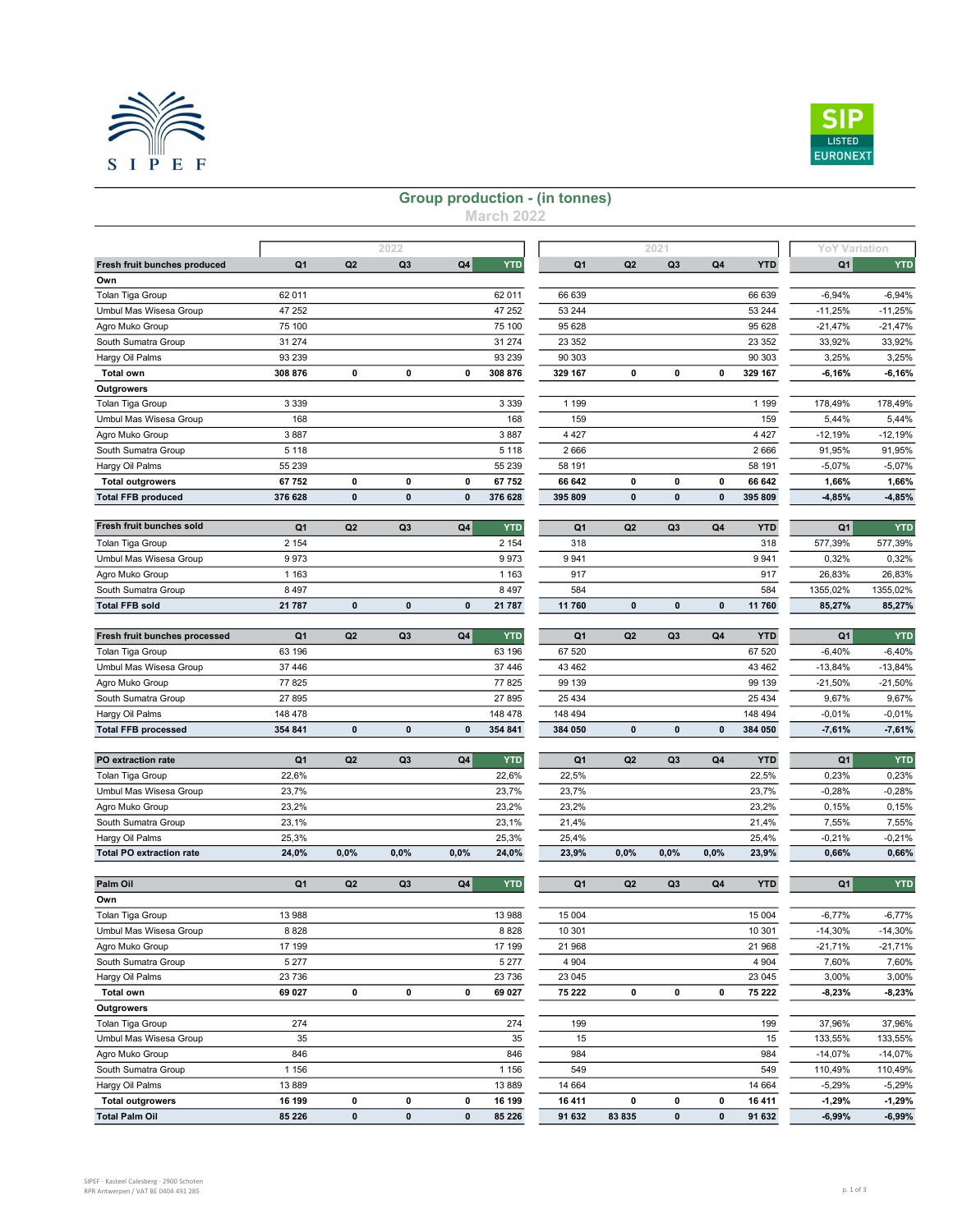| <b>Palm Kernels</b>          | Q <sub>1</sub> | Q2           | Q <sub>3</sub> | Q <sub>4</sub> | <b>YTD</b>  | Q <sub>1</sub> | Q2           | Q3             | Q <sub>4</sub> | <b>YTD</b>  | Q <sub>1</sub> | <b>YTD</b> |
|------------------------------|----------------|--------------|----------------|----------------|-------------|----------------|--------------|----------------|----------------|-------------|----------------|------------|
| Own                          |                |              |                |                |             |                |              |                |                |             |                |            |
| Tolan Tiga Group             | 3 2 7 1        |              |                |                | 3 2 7 1     | 3 6 6 5        |              |                |                | 3 6 6 5     | $-10,76%$      | $-10,76%$  |
| Umbul Mas Wisesa Group       | 1 4 8 0        |              |                |                | 1 4 8 0     | 1754           |              |                |                | 1754        | $-15,60%$      | $-15,60%$  |
| Agro Muko Group              | 3 2 5 6        |              |                |                | 3 2 5 6     | 4 3 4 2        |              |                |                | 4 3 4 2     | $-25,01%$      | $-25,01%$  |
| South Sumatra Group          | 751            |              |                |                | 751         | 902            |              |                |                | 902         | $-16,72%$      | $-16,72%$  |
| <b>Total own</b>             | 8758           | $\mathbf 0$  | $\mathbf 0$    | 0              | 8758        | 10 663         | $\mathbf 0$  | $\mathbf 0$    | $\mathbf 0$    | 10 663      | $-17,86%$      | $-17,86%$  |
| <b>Outgrowers</b>            |                |              |                |                |             |                |              |                |                |             |                |            |
| Tolan Tiga Group             | 55             |              |                |                | 55          | 41             |              |                |                | 41          | 34,73%         | 34,73%     |
| Umbul Mas Wisesa Group       | 6              |              |                |                | $\,6\,$     | 3              |              |                |                | 3           | 89,67%         | 89,67%     |
| Agro Muko Group              | 167            |              |                |                | 167         | 193            |              |                |                | 193         | $-13,54%$      | $-13,54%$  |
| South Sumatra Group          | 156            |              |                |                | 156         | 98             |              |                |                | 98          | 59,25%         | 59,25%     |
| <b>Total outgrowers</b>      | 384            | 0            | $\mathbf 0$    | 0              | 384         | 335            | $\mathbf 0$  | $\mathbf 0$    | $\mathbf 0$    | 335         | 14,58%         | 14,58%     |
| <b>Total Palm Kernels</b>    | 9 1 4 2        | $\mathbf 0$  | $\pmb{0}$      | $\mathbf{0}$   | 9 1 4 2     | 10 998         | $\mathbf{0}$ | $\mathbf 0$    | $\mathbf{0}$   | 10 998      | $-16,88%$      | $-16,88%$  |
|                              |                |              |                |                |             |                |              |                |                |             |                |            |
| Palm Kernel Oil              | Q <sub>1</sub> | Q2           | Q <sub>3</sub> | Q <sub>4</sub> | <b>YTD</b>  | Q <sub>1</sub> | Q2           | Q <sub>3</sub> | Q <sub>4</sub> | <b>YTD</b>  | Q <sub>1</sub> | <b>YTD</b> |
| Hargy Oil Palms Own          | 1869           |              |                |                | 1869        | 1809           |              |                |                | 1809        | 3,29%          | 3,29%      |
| Hargy Oil Palms Outgrowers   | 1 1 2 5        |              |                |                | 1 1 2 5     | 1 1 8 8        |              |                |                | 1 1 8 8     | $-5,29%$       | $-5,29%$   |
| <b>Total Palm Kernel Oil</b> | 2 9 9 4        | $\mathbf 0$  | $\pmb{0}$      | $\mathbf{0}$   | 2 9 9 4     | 2997           | $\pmb{0}$    | $\pmb{0}$      | $\mathbf{0}$   | 2997        | $-0,11%$       | $-0,11%$   |
| <b>Rubber</b>                | Q <sub>1</sub> | Q2           | Q <sub>3</sub> | Q4             | <b>YTD</b>  | Q <sub>1</sub> | Q2           | Q <sub>3</sub> | Q4             | <b>YTD</b>  | Q <sub>1</sub> | YTD        |
| Own                          |                |              |                |                |             |                |              |                |                |             |                |            |
| Tolan Tiga Group             | 87             |              |                |                | 87          | 187            |              |                |                | 187         | $-53,48%$      | $-53,48%$  |
| Agro Muko                    | 234            |              |                |                | 234         | 399            |              |                |                | 399         | $-41,41%$      | $-41,41%$  |
| <b>Total own</b>             | 321            | $\pmb{0}$    | $\pmb{0}$      | $\pmb{0}$      | 321         | 586            | $\pmb{0}$    | $\pmb{0}$      | $\mathbf 0$    | 586         | -45,26%        | -45,26%    |
| <b>Outgrowers</b>            |                |              |                |                |             |                |              |                |                |             |                |            |
| Tolan Tiga Group             | 159            |              |                |                | 159         | 152            |              |                |                | 152         | 4,61%          | 4,61%      |
| <b>Total Rubber</b>          | 480            | $\mathbf{0}$ | $\pmb{0}$      | $\mathbf{0}$   | 480         | 738            | $\mathbf{0}$ | $\pmb{0}$      | $\mathbf{0}$   | 738         | $-34,99%$      | $-34,99%$  |
| <b>Bananas</b>               | Q <sub>1</sub> | Q2           | Q <sub>3</sub> | Q4             | <b>YTD</b>  | Q <sub>1</sub> | Q2           | Q <sub>3</sub> | Q <sub>4</sub> | <b>YTD</b>  | Q <sub>1</sub> | <b>YTD</b> |
| Azaguie 1                    | 1 3 6 0        |              |                |                | 1 3 6 0     | 1637           |              |                |                | 1637        | $-16,92%$      | $-16,92%$  |
| Azaguie 2                    | 1 3 7 9        |              |                |                | 1379        | 1971           |              |                |                | 1971        | $-30,07%$      | $-30,07%$  |
| Lumen                        | $\mathbf 0$    |              |                |                | $\mathbf 0$ | $\mathbf 0$    |              |                |                | $\mathbf 0$ | ÷,             |            |
| Agboville                    | 2 4 6 4        |              |                |                | 2 4 6 4     | 2971           |              |                |                | 2971        | $-17,07%$      | $-17,07%$  |
| Motobe                       | 2 3 1 3        |              |                |                | 2 3 1 3     | 2870           |              |                |                | 2870        | $-19,42%$      | $-19,42%$  |
| <b>Total Bananas</b>         | 7515           | $\mathbf{0}$ | $\mathbf{0}$   | $\mathbf{0}$   | 7 5 1 5     | 9 4 4 9        | $\mathbf{0}$ | $\pmb{0}$      | $\pmb{0}$      | 9 4 4 9     | $-20,47%$      | $-20,47%$  |